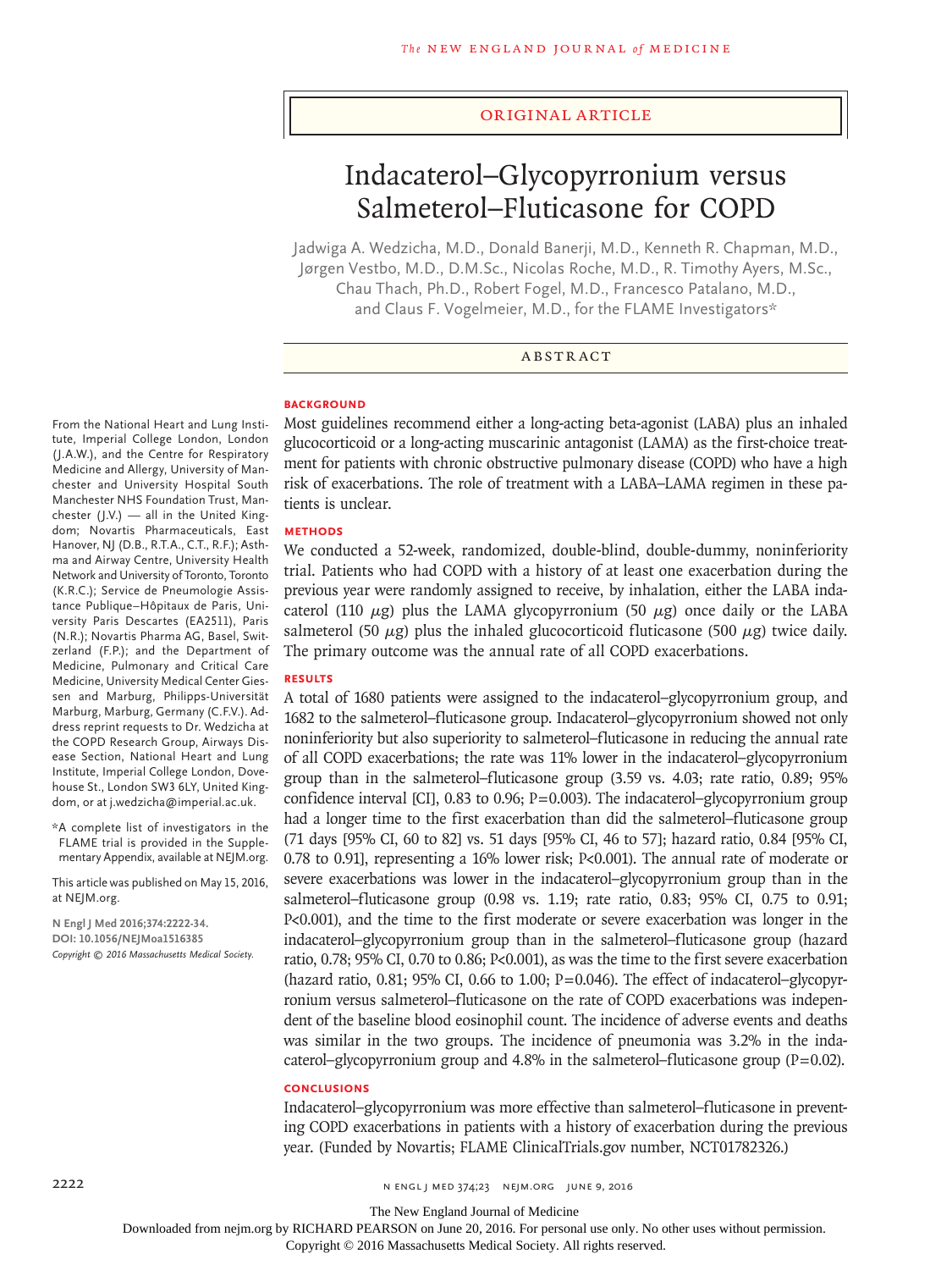XACERBATIONS OF CHRONIC OBSTRUCTIVE THE UNION ARE SERVED THE USE OF A LIBRARY STRUCTURE IS also died with an accelerated decline in lung function.<sup>1-3</sup> impaired quality of life.<sup>4</sup> hospitalizative pulmonary disease (COPD) are associated with an accelerated decline in lung function, $1-3$  impaired quality of life, $4$  hospitalization,<sup>5</sup> and increased mortality.<sup>6</sup> COPD exacerbations are costly to health care systems.7 Thus, prevention of exacerbations is a key goal in the management of COPD.<sup>8</sup>

Inhaled long-acting bronchodilators not only control symptoms but also prevent COPD exacerbations.9-12 Inhaled glucocorticoids are also known to reduce the frequency of exacerbations and have been studied in combination with inhaled long-acting beta-agonists (LABAs).<sup>11,13,14</sup> In one trial, the combination of a LABA plus an inhaled glucocorticoid (salmeterol–fluticasone) in fixed doses and the inhaled long-acting muscarinic antagonist (LAMA) tiotropium had similar effects on the rate of COPD exacerbations among patients with a history of exacerbation.15 Consequently, treatment guidelines have recommended that either a LABA plus an inhaled glucocorticoid or a LAMA can be used to prevent COPD exacerbations in high-risk patients.<sup>8</sup>

Long-term use of glucocorticoids is associated with a small but important risk of pneumonia16,17 and other adverse effects.18 An alternative to the combination of a LABA and an inhaled glucocorticoid for the prevention of COPD exacerbations in patients with a history of exacerbation is a dual bronchodilator regimen of a LABA and a LAMA.19

In the FLAME trial, we investigated whether the LABA indacaterol (110  $\mu$ g) plus the LAMA glycopyrronium (50  $\mu$ g) once daily would be at least as effective as the LABA salmeterol (50  $\mu$ g) plus the inhaled glucocorticoid fluticasone (500  $\mu$ g) twice daily in preventing COPD exacerbations. Because recent studies have indicated that prevention of COPD exacerbations with inhaled glucocorticoids may be related to the blood eosinophil count,<sup>20-22</sup> the relationship between the baseline blood eosinophil count and the rate of exacerbations associated with each intervention was examined prospectively.

# Methods

## **Trial Design and Oversight**

The FLAME trial was a multicenter, randomized, double-blind, double-dummy, parallel-group, noninferiority trial (see Fig. S1 in the Supplementary Appendix, available with the full text of this article at NEJM.org). From July 2013 through September 2015, patients were enrolled at 356 centers in 43 countries. A 1-week screening period was followed by a 4-week run-in period, during which all patients were treated with inhaled tiotropium at a dose of 18  $\mu$ g once daily. After the run-in period, tiotropium was discontinued, and the patients were randomly assigned, in a 1:1 ratio, to receive either indacaterol (110  $\mu$ g) plus glycopyrronium (50  $\mu$ g) once daily or salmeterol (50  $\mu$ g) plus fluticasone (500  $\mu$ g) twice daily for 52 weeks; patients were followed for an additional 30 days after discontinuation of the study regimen. Open-label salbutamol (100  $\mu$ g) was provided as rescue medication. Additional details are provided in Section 3 in the Supplementary Appendix.

The sponsor (Novartis) developed the protocol, with guidance from the first author and advice from the other academic authors. The first draft of the manuscript was written by the first and second authors. Editorial and technical support in the preparation of the manuscript was provided by a professional medical writer at CircleScience (an Ashfield company, part of UDG Healthcare); the medical writing support was funded by Novartis. All the authors reviewed and edited the manuscript and made the decision to submit the manuscript for publication. All the authors contributed to the interpretation of the data and had access to the full data (nondisclosure agreements were in place). The trial was approved by the ethics committee at each trial center, and all the patients provided written informed consent. All the authors vouch for the accuracy and completeness of the data and for the fidelity of the trial to the protocol (available at NEJM.org). Statistical analyses were performed by a statistician at DataMap. Novartis funded the trial and its analyses, performed trial monitoring and reporting, provided oversight, verified key results provided by DataMap, and had no other role in the trial.

### **Patients**

We enrolled patients 40 years of age or older who had COPD with a grade of 2 or higher on the modified Medical Research Council scale (which ranges from 0 to 4, with higher grades indicating more severe dyspnea; a minimum clinically important difference has not been determined<sup>23</sup>), a post-bronchodilator forced expiratory volume in 1 second  $(FEV<sub>1</sub>)$  of at least 25% to

The New England Journal of Medicine

Downloaded from nejm.org by RICHARD PEARSON on June 20, 2016. For personal use only. No other uses without permission.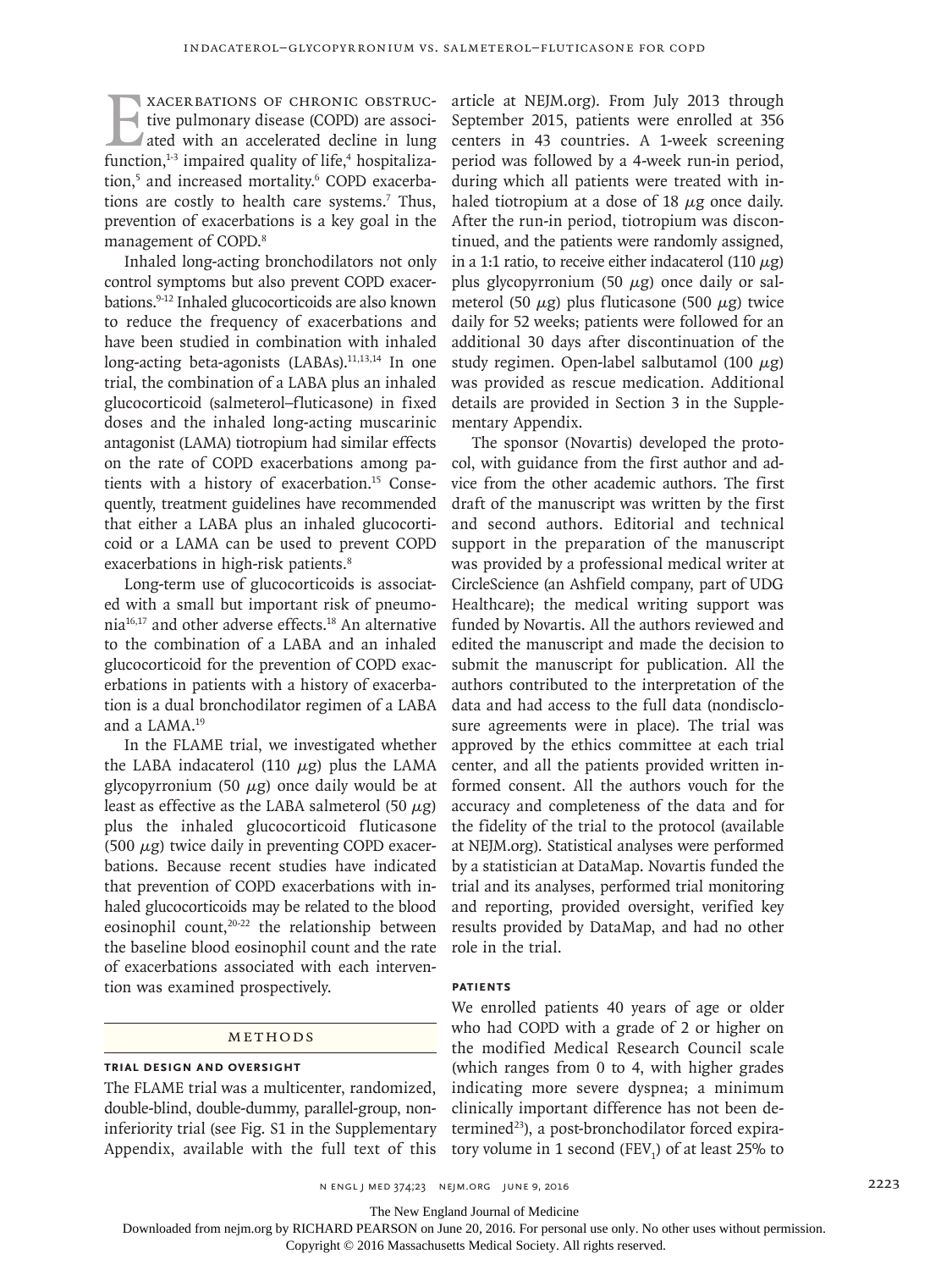less than 60% of the predicted value, and a postbronchodilator ratio of FEV<sub>1</sub> to forced vital capacity (FVC) of less than 0.70. Patients were required to have a documented history of at least one COPD exacerbation during the previous year for which they received treatment with systemic glucocorticoids, antibiotic agents, or both. Additional details are provided in Section 2 and Table S1 in the Supplementary Appendix.

## **Outcome Measures**

The primary objective of this trial was to show whether indacaterol–glycopyrronium would be noninferior to salmeterol–fluticasone in reducing the rate of COPD exacerbations. The primary outcome was the annual rate of all COPD exacerbations (mild, moderate, or severe). An important secondary objective, if noninferiority could be established, was to show whether indacaterol– glycopyrronium would be superior to salmeterol– fluticasone in reducing the annual rate of all COPD exacerbations.

The protocol includes a list of 27 secondary outcome measures; we report data for 19 of these outcomes here and in Sections 4 and 5 in the Supplementary Appendix. The outcomes for which data are not reported herein can be found at ClinicalTrials.gov (https://clinicaltrials.gov/ct2/ show/results/NCT01782326). Secondary outcomes included the times to the first COPD exacerbation of any severity, the first moderate or severe COPD exacerbation, and the first severe COPD exacerbation and the annual rates of moderate or severe exacerbations and of severe exacerbations. We also assessed trough  $FEV_1$ , the standardized area under the curve for  $\mathop{\rm FEV}\nolimits_1$  from 0 to 12 hours (in a subgroup of patients), health status (measured by the total score on the St. George's Respiratory Questionnaire for COPD [SGRQ-C], on which scores range from 0 to 100, with higher scores indicating worse health status, and the minimum clinically important difference is 4 points, as compared with the score with placebo $24$ ), and the use of rescue medication.

COPD exacerbations, which were defined according to the criteria of Anthonisen et al., $25$ were categorized as mild (involving worsening of symptoms for >2 consecutive days but not leading to treatment with systemic glucocorticoids or antibiotics), moderate (leading to treatment with systemic glucocorticoids, antibiotics, or both), or severe (leading to hospital admission or a visit to the emergency department that lasted >24 hours in addition to treatment with systemic glucocorticoids, antibiotics, or both). Patients recorded daily symptoms and the use of rescue medication in an electronic diary (Fig. S2 in the Supplementary Appendix). When worsening of symptoms met the prespecified criteria for exacerbation, alerts were triggered in the electronic diary, and patients were advised to contact their trial site.

The safety of indacaterol–glycopyrronium and salmeterol–fluticasone was also assessed. An independent adjudication committee assessed blinded safety data. Radiographic imaging was required to confirm the presence of pneumonia. Additional details are provided in Section 3 in the Supplementary Appendix.

## **Statistical Analysis**

The noninferiority margin of 15% (corresponding to a rate ratio for exacerbations with indacaterol–glycopyrronium versus salmeterol–fluticasone of 1.15) was based on a previous study, $11$ in which the rate ratio for moderate or severe exacerbations with salmeterol–fluticasone versus placebo was 0.75. If the FLAME trial could rule out a 15% higher rate of exacerbations with indacaterol–glycopyrronium than with salmeterol– fluticasone, the rate ratio for exacerbations with indacaterol–glycopyrronium versus placebo would be 0.8625, thus leading to a meaningfully lower rate of exacerbations with indacaterol–glycopyrronium than with placebo of more than 13.75%.

We calculated that a sample of approximately 3332 patients would be required to give the trial more than 95% power to rule out a 15% higher rate of COPD exacerbations of any severity with indacaterol–glycopyrronium than with salmeterol– fluticasone, at a one-sided error rate of 0.025, assuming a rate of dropouts or major protocol deviations of 30%. The modified intention-totreat population included all patients who underwent randomization, received at least one dose of a drug during the treatment period, and did not have major violations of compliance with Good Clinical Practice guidelines before unblinding occurred. The per-protocol population included all patients in the modified intentionto-treat population who did not have any major protocol deviations (definitions of major protocol deviations were specified before unblinding occurred). The main analysis of the primary

The New England Journal of Medicine

Downloaded from nejm.org by RICHARD PEARSON on June 20, 2016. For personal use only. No other uses without permission.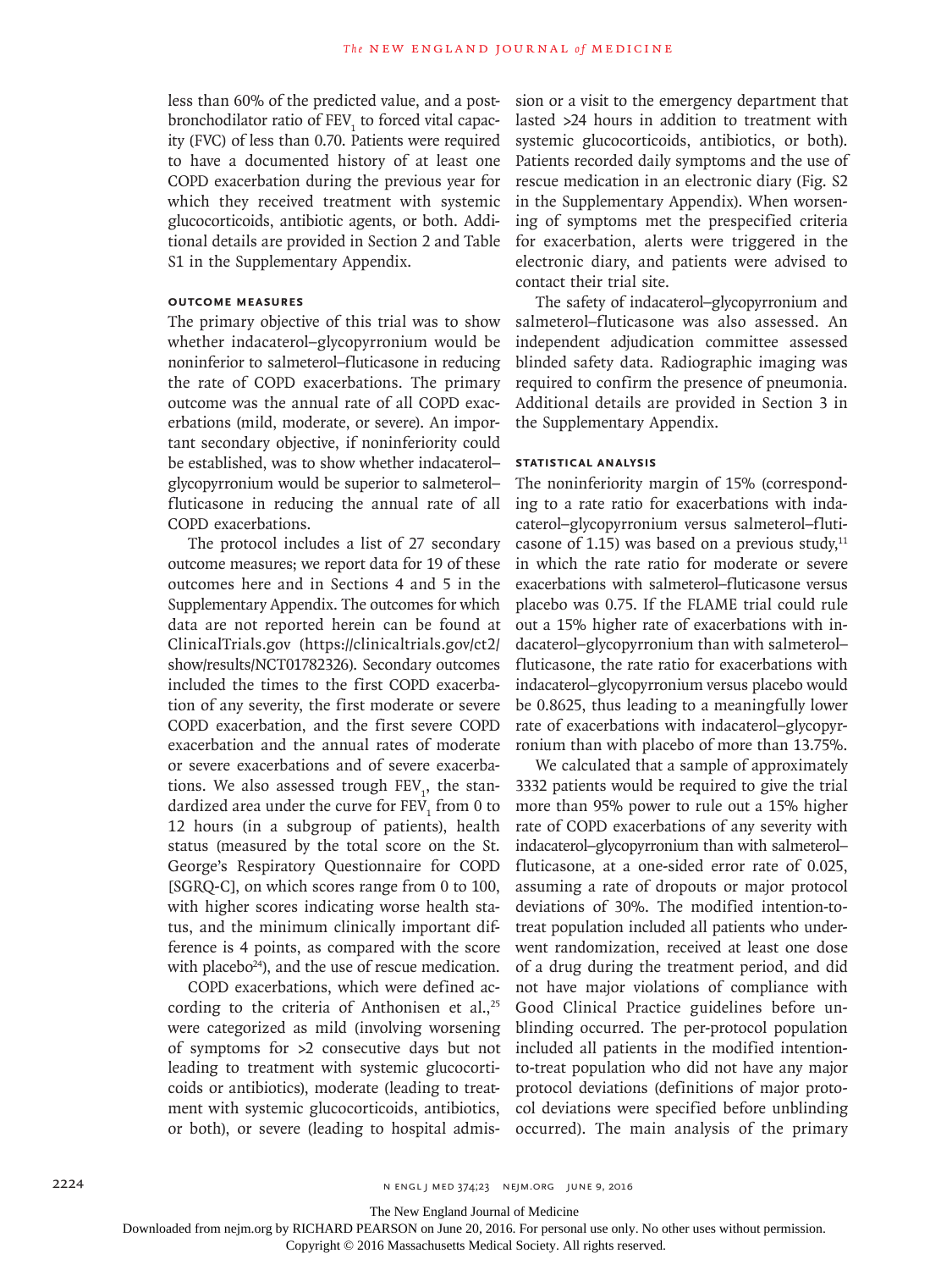outcome was performed in the per-protocol population; a supportive analysis of that outcome was performed in the modified intentionto-treat population. Analyses of all other efficacy outcomes were performed in the modified intention-to-treat population. All efficacy analyses, unless stated otherwise, were based on ontreatment data (i.e., for participants who discontinued treatment early, only the data obtained while they were receiving treatment were used).

The number of exacerbations that occurred during the treatment period was analyzed with the use of a negative binomial model that included terms for treatment, baseline smoking status, use of inhaled glucocorticoids at the time of screening, severity of airflow limitation, and geographic region as fixed effects and baseline total symptom score (on a scale ranging from 0 to 18, with higher total scores indicating worse symptoms) and 1-year history of COPD exacerbations as covariates. The overall two-sided type I error rate for the noninferiority and subsequent superiority analyses was controlled at 0.05. Noninferiority of indacaterol–glycopyrronium to salmeterol–fluticasone in reducing the annual rate of COPD exacerbations could be claimed if the upper limit of the 95% confidence interval of the rate ratio for exacerbations with indacaterol–glycopyrronium versus salmeterol–fluticasone was less than 1.15; if noninferiority was established, superiority of indacaterol–glycopyrronium to salmeterol–fluticasone in reducing the annual rate of COPD exacerbations could be claimed if the upper limit of the same 95% confidence interval was less than 1.

Although the per-protocol analysis was prespecified as the main analysis of the primary outcome and the modified intention-to-treat analysis as the supportive analysis, it was important to achieve consistent results in the two analyses in order to draw convincing conclusions regarding noninferiority and superiority.<sup>26,27</sup> No adjustments for multiple testing were performed for the other outcomes.

Rates of exacerbations were also analyzed in 19 prespecified subgroup analyses, defined according to 15 baseline characteristics, including baseline blood eosinophil count, to assess the consistency of the treatment effect. All exacerbation outcomes were analyzed with the use of the negative binomial model. The outcomes for the time to the first event were analyzed with the use of a Cox regression model, which included the same terms as the negative binomial model. Additional details are provided in Section 3 in the Supplementary Appendix.

#### **RESULTS**

# **Patients**

During the run-in period, 3.6% of the patients discontinued treatment because of an exacerbation. A total of 3362 patients underwent randomization; 1680 were assigned to the indacaterol–glycopyrronium group, and 1682 to the salmeterol–fluticasone group. Of the 3362 patients, 4 were excluded from all analyses because they did not receive any trial drugs (additional details are provided in Section 4 in the Supplementary Appendix). The per-protocol population included 3084 patients, and the modified intention-to-treat population included 3354 (Fig. 1). The rates of treatment discontinuation were 16.6% in the indacaterol–glycopyrronium group and 19.0% in the salmeterol–fluticasone group (Fig. 1, and Fig. S4 in the Supplementary Appendix). The reasons for discontinuation during the screening, run-in, and treatment periods are shown in Figure 1, and in Figure S3 in the Supplementary Appendix.

The demographic characteristics and disease history were well balanced between the two treatment groups (Table 1). A total of 19.3% of the patients had a history of two or more moderate or severe exacerbations during the previous year, and 56.3% were using inhaled glucocorticoids at the time of screening. The rate of adherence to the treatment regimens was higher than 99%. Additional details are provided in Tables S2 and S3 and Section 4 in the Supplementary Appendix.

## **Primary Outcome**

In the per-protocol population, the annual rate of all COPD exacerbations was 3.59 (95% confidence interval [CI], 3.28 to 3.94) in the indacaterol–glycopyrronium group and 4.03 (95% CI, 3.68 to 4.41) in the salmeterol–fluticasone group (rate ratio, 0.89 [95% CI, 0.83 to 0.96], representing an 11% lower rate; P=0.003) (Fig. 2A, and Fig. S5A in the Supplementary Appendix). The upper limit of the 95% confidence interval for the rate ratio was less than the noninferiority margin of 1.15, and therefore, indacaterol–gly-

The New England Journal of Medicine

Downloaded from nejm.org by RICHARD PEARSON on June 20, 2016. For personal use only. No other uses without permission.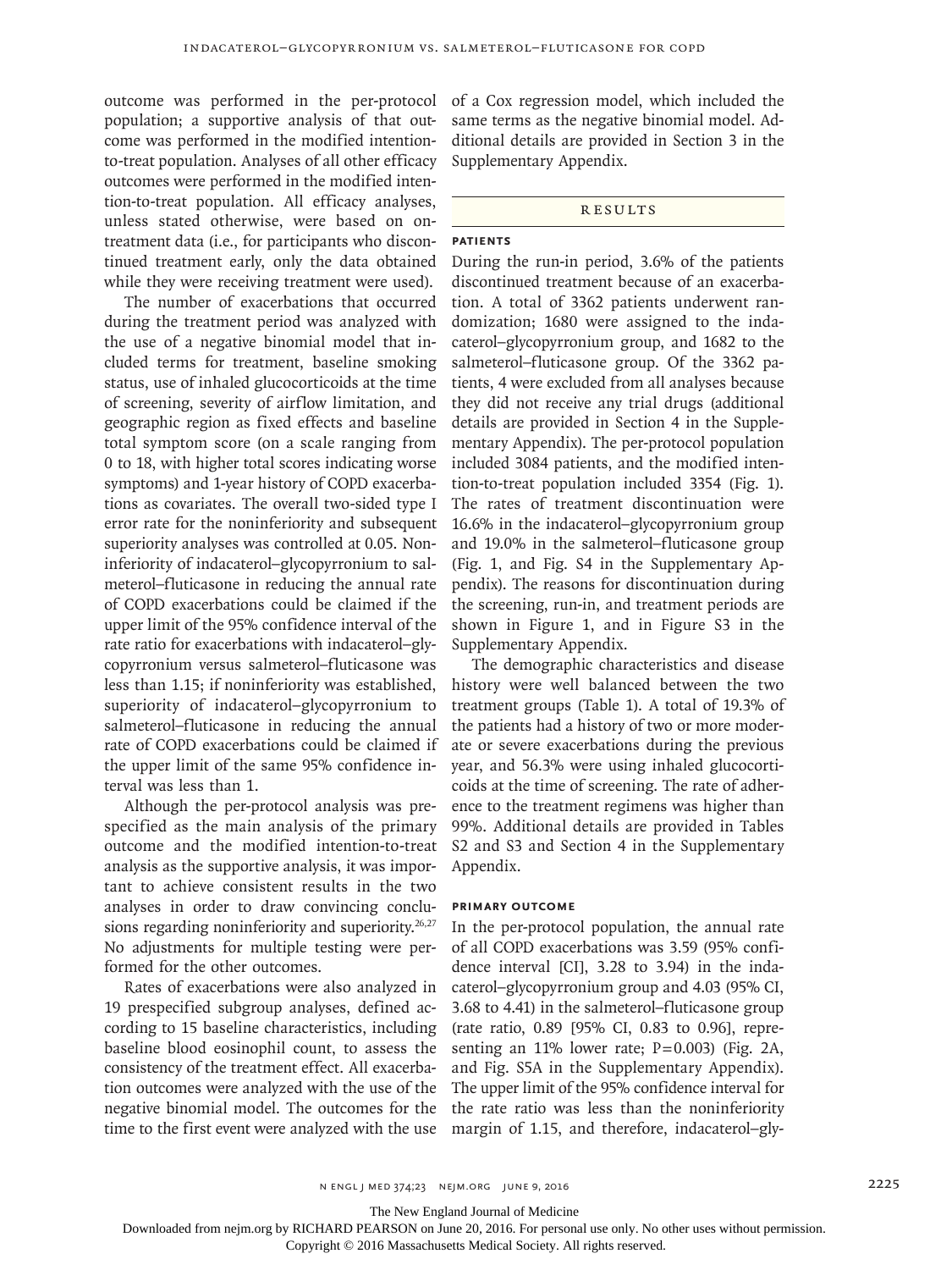

2226 **n ENGL J MED 374;23** NEJM.ORG JUNE 9, 2016

The New England Journal of Medicine

Downloaded from nejm.org by RICHARD PEARSON on June 20, 2016. For personal use only. No other uses without permission.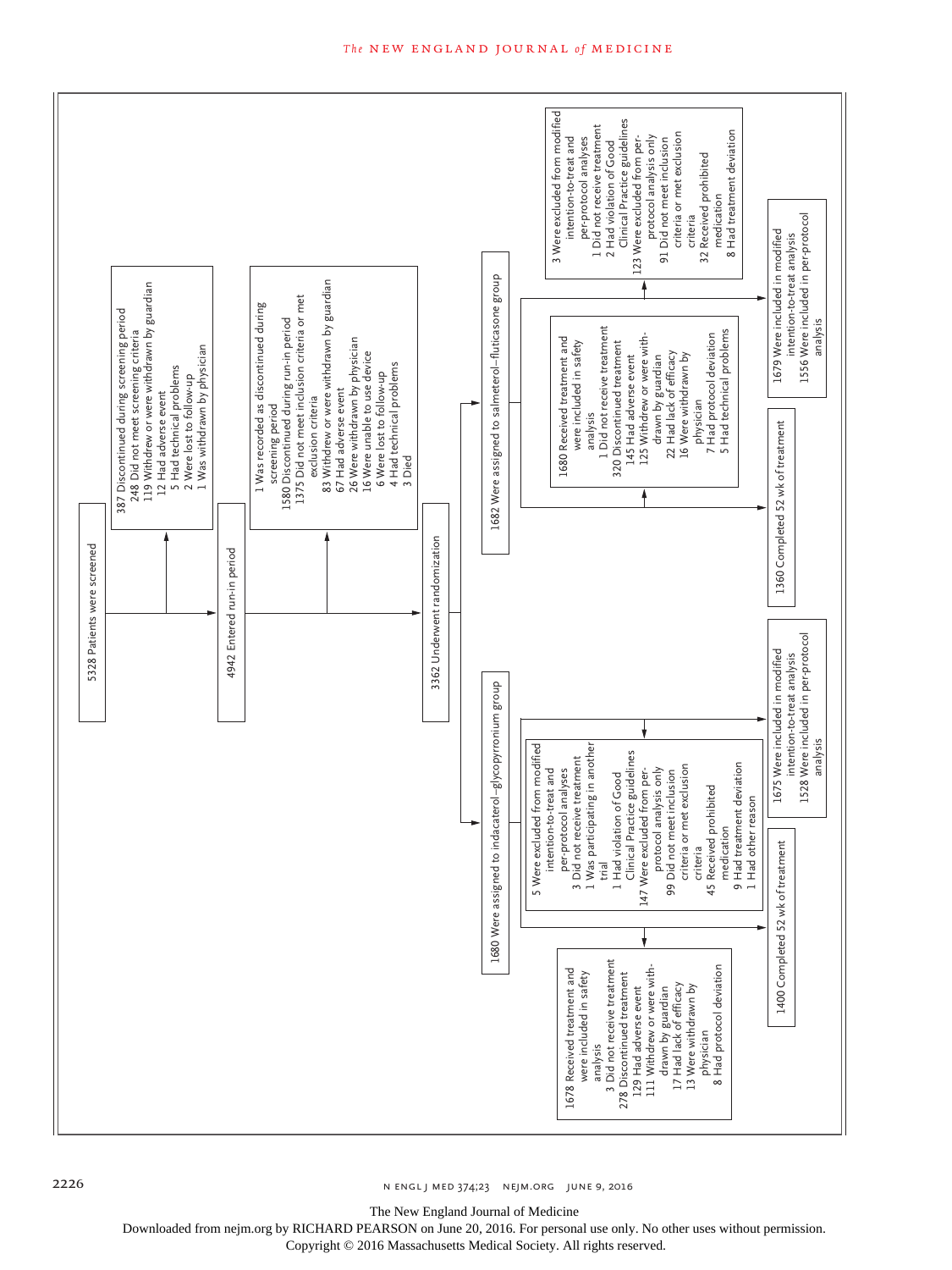| Table 1. Baseline Characteristics of the Patients.*     |                                                             |                                                         |                                     |  |  |  |  |
|---------------------------------------------------------|-------------------------------------------------------------|---------------------------------------------------------|-------------------------------------|--|--|--|--|
| Characteristic                                          | Indacaterol-<br><b>Glycopyrronium Group</b><br>$(N = 1680)$ | Salmeterol-<br><b>Fluticasone Group</b><br>$(N = 1682)$ | <b>All Patients</b><br>$(N = 3362)$ |  |  |  |  |
| $Age - yr$                                              | $64.6 \pm 7.9$                                              | $64.5 + 7.7$                                            | $64.6 \pm 7.8$                      |  |  |  |  |
| Male sex — no. $(\%)$                                   | 1299 (77.3)                                                 | 1258 (74.8)                                             | 2557 (76.1)                         |  |  |  |  |
| Duration of COPD - yr                                   | $7.2 + 5.3$                                                 | $7.3 + 5.5$                                             | $7.3 + 5.4$                         |  |  |  |  |
| Use of inhaled glucocorticoids at screening $-$ no. (%) | 954 (56.8)                                                  | 939 (55.8)                                              | 1893 (56.3)                         |  |  |  |  |
| Current smoker - no. (%)                                | 664 (39.5)                                                  | 669 (39.8)                                              | 1333 (39.6)                         |  |  |  |  |
| Severity of COPD - no. (%) <sup>+</sup>                 |                                                             |                                                         |                                     |  |  |  |  |
| Group A                                                 | 2(0.1)                                                      | $\Omega$                                                | 2(0.1)                              |  |  |  |  |
| Group B                                                 | 400 (23.8)                                                  | 422 (25.1)                                              | 822 (24.4)                          |  |  |  |  |
| Group C                                                 | 1(0.1)                                                      | 2(0.1)                                                  | 3(0.1)                              |  |  |  |  |
| Group D                                                 | 1265 (75.3)                                                 | 1249 (74.3)                                             | 2514 (74.8)                         |  |  |  |  |
| Post-bronchodilator $FEV_1$ - liters                    | $1.2 + 0.3$                                                 | $1.2 + 0.4$                                             | $1.2 + 0.3$                         |  |  |  |  |
| Post-bronchodilator $FEV_1$ – % of predicted value      | $44.0 + 9.5$                                                | $44.1 + 9.4$                                            | $44.1 \pm 9.5$                      |  |  |  |  |
| Post-bronchodilator ratio of $FEV_1$ to $FVC-%$         | $41.7 + 9.8$                                                | $41.5 + 9.9$                                            | $41.6 \pm 9.9$                      |  |  |  |  |
| Total score on the SGRQ-C <sup>+</sup>                  | $47.3 \pm 15.8$                                             | $47.2 + 15.9$                                           | $47.3 \pm 15.8$                     |  |  |  |  |

\* Plus–minus values are means ±SD. There were no significant differences between treatment groups, on the basis of Student's t-tests for continuous variables and chi-square tests (or Fisher's exact tests, as appropriate) for categorical variables. COPD denotes chronic obstructive pulmonary disease, FEV<sub>1</sub> forced expiratory volume in 1 second, and FVC forced vital capacity.

† The severity of COPD was determined on the basis of the 2015 Global Initiative for Chronic Obstructive Lung Disease (GOLD) staging system, in which group A indicates low risk and low symptom burden, group B low risk and high symptom burden, group C high risk and low symptom burden, and group D high risk and high symptom burden.

‡ Scores on the St. George's Respiratory Questionnaire for COPD (SGRQ-C) range from 0 to 100, with higher scores indicating worse health status; the minimum clinically important difference is 4 points, as compared with the score with placebo.<sup>24</sup>

copyrronium showed noninferiority to salmeterol–fluticasone with regard to the annual rate of all COPD exacerbations. Noninferiority was also established in the modified intention-to-

## **Figure 1 (facing page). Screening, Randomization, Treatment, and Analysis.**

Of the patients who entered the run-in period, 179 (3.6%) discontinued because of an exacerbation; this number is derived from the case report forms for exacerbation and inclusion and exclusion, because there was no option for exacerbation as a reason for discontinuation on the case report forms. Patients were included in the safety analysis for the treatment they received; one patient who had been assigned to the salmeterol– fluticasone group had mistakenly received indacaterol– glycopyrronium before discontinuing treatment. Patients who discontinued during the treatment period because of technical problems were from one site that was closed prematurely. Patients who were excluded from the perprotocol analysis may be counted for more than one reason for exclusion.

treat population (rate of all COPD exacerbations, 3.59 [95% CI, 3.29 to 3.92] in the indacaterol– glycopyrronium group vs. 4.09 [95% CI, 3.75 to 4.46] in the salmeterol–fluticasone group; rate ratio, 0.88; 95% CI, 0.82 to 0.94; P<0.001) (Fig. 2A). Similar results were observed in additional sensitivity analyses performed with the addition of data on exacerbations and follow-up time from patients who discontinued treatment early (further details are provided in Table S4 and Section 4 in the Supplementary Appendix).

In a secondary analysis of the primary outcome that was adjusted for multiple testing, indacaterol–glycopyrronium showed superiority to salmeterol–fluticasone in reducing the annual rate of all COPD exacerbations. In both the perprotocol and modified intention-to-treat populations, the upper limits of the same 95% confidence intervals for the rate ratio were less than 1 (Fig. 2A).

The New England Journal of Medicine

Downloaded from nejm.org by RICHARD PEARSON on June 20, 2016. For personal use only. No other uses without permission.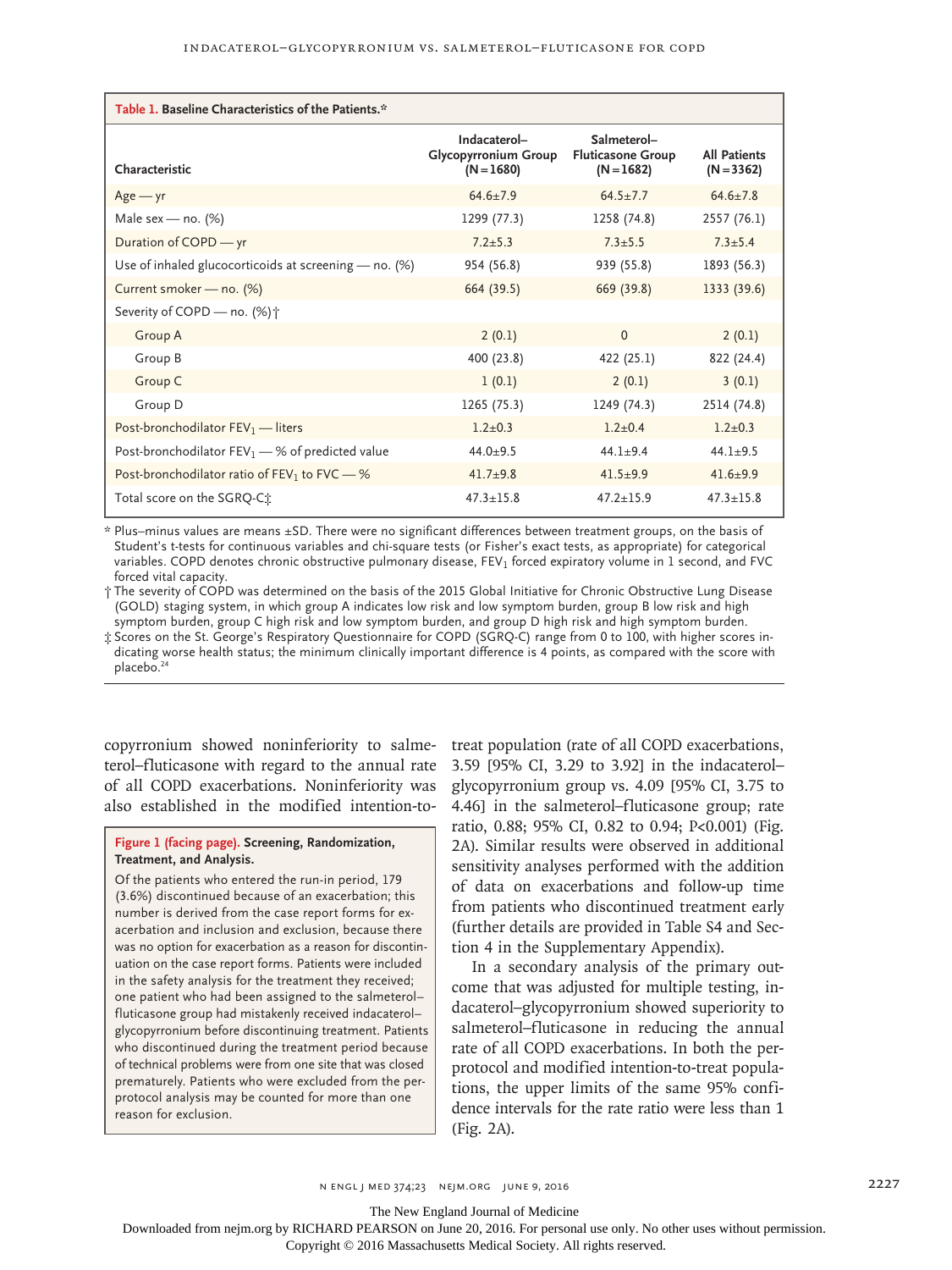

## **Figure 2. Trial Outcomes.**

Panel A shows the rate ratio for all exacerbations (mild, moderate, and severe) in the indacaterol–glycopyrronium group versus the salmeterol–fluticasone group. The bars indicate 95% confidence intervals. The modified intentionto-treat population included all patients who underwent randomization, received at least one dose of a trial drug during the treatment period, and did not have major violations of compliance with Good Clinical Practice guidelines before unblinding occurred. The per-protocol population included all patients in the modified intention-to-treat population who did not have any major protocol deviations (definitions of major protocol deviations were specified before unblinding occurred). Panel B shows the time to the first exacerbation of any severity, the time to the first moderate or severe exacerbation, and the time to the first severe exacerbation in the indacaterol–glycopyrronium group and the salmeterol–fluticasone group. The analyses were performed in the modified intention-to-treat population. Patients at risk are patients who were still receiving treatment and had not had an event.

The New England Journal of Medicine

Downloaded from nejm.org by RICHARD PEARSON on June 20, 2016. For personal use only. No other uses without permission.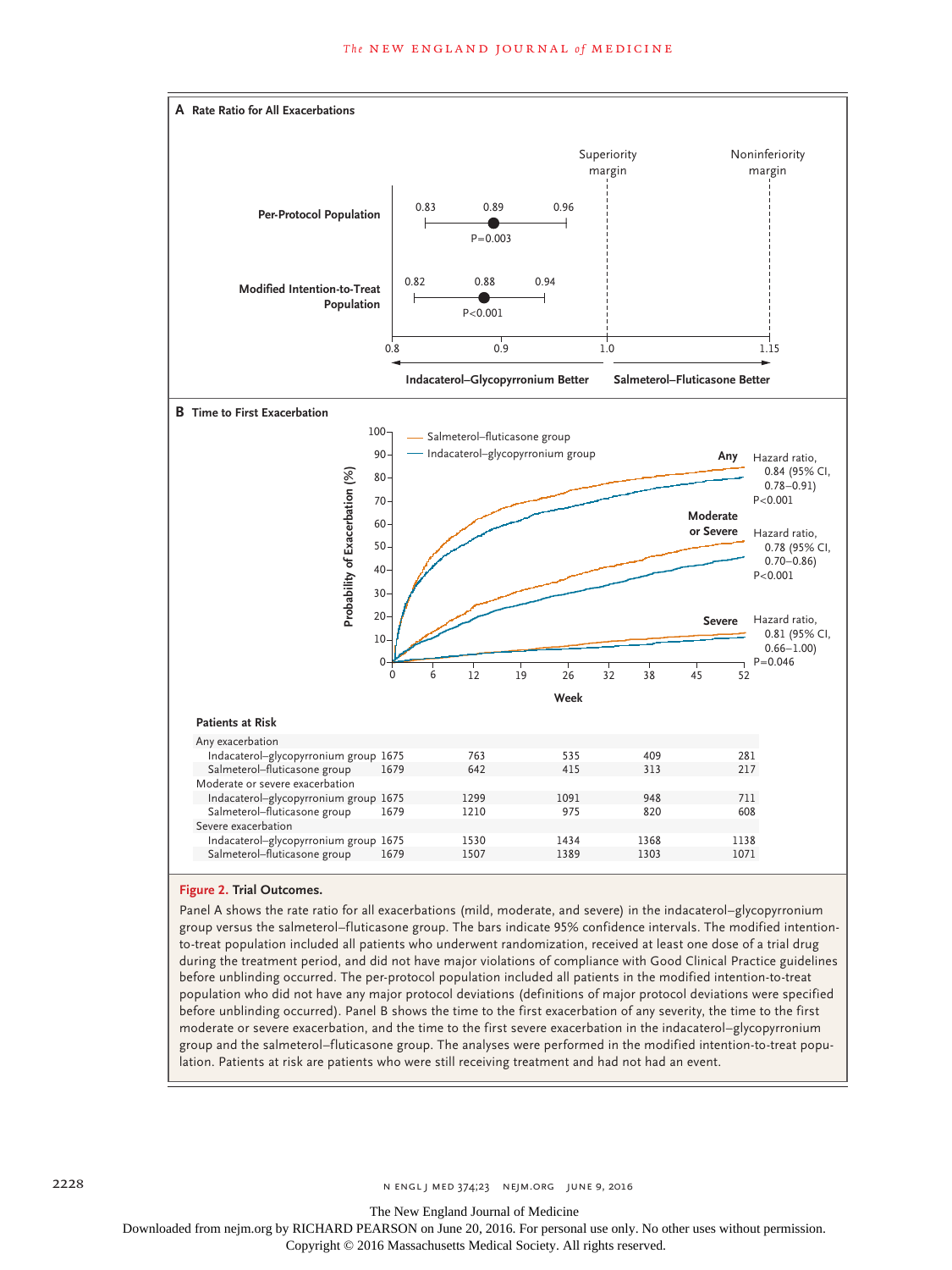## **Secondary Outcomes**

Analyses of all other efficacy outcomes were performed in the modified intention-to-treat population. The indacaterol–glycopyrronium group had a longer time to first exacerbation than did the salmeterol–fluticasone group (median, 71 days [95% CI, 60 to 82] vs. 51 days [95% CI, 46 to 57]; hazard ratio, 0.84 [95% CI, 0.78 to 0.91], representing a 16% lower risk; P<0.001) (Fig. 2B). The annual rate of moderate or severe COPD exacerbations (i.e., exacerbations that required the use of health care services) was 17% lower in the indacaterol–glycopyrronium group than in the salmeterol–fluticasone group (0.98 [95% CI, 0.88 to 1.10] vs. 1.19 [95% CI, 1.07 to 1.32]; rate ratio, 0.83; 95% CI, 0.75 to 0.91; P<0.001) (Fig. S5B in the Supplementary Appendix). The indacaterol–glycopyrronium group had a longer time to the first moderate or severe exacerbation than did the salmeterol–fluticasone group (127 days [95% CI, 107 to 149] vs. 87 days [95% CI, 81 to 103]; hazard ratio, 0.78 [95% CI, 0.70 to 0.86], representing a 22% lower risk; P<0.001) (Fig. 2B); because less than 50% of patients in the indacaterol–glycopyrronium group had an exacerbation, the time by which at least 25% of patients had a first moderate or severe exacerbation was calculated instead of the median time. In addition, the indacaterol–glycopyrronium group had a significantly longer time to the first severe exacerbation than did the salmeterol–fluticasone group, with a 19% lower risk (hazard ratio, 0.81; 95% CI, 0.66 to 1.00;  $P=0.046$ ) (Fig. 2B). The annual rate of severe COPD exacerbations was 0.15 (95% CI, 0.11 to 0.19) in the indacaterol–glycopyrronium group and 0.17 (95% CI, 0.13 to 0.22) in the salmeterol– fluticasone group (rate ratio, 0.87; 95% CI, 0.69 to 1.09; P=0.23). The number of exacerbation events according to severity is provided in Table S5 in the Supplementary Appendix.

The annual rate of moderate or severe COPD exacerbations was analyzed according to baseline blood eosinophil count (<2% vs. ≥2%). Among patients with baseline blood eosinophil counts lower than 2%, the rate was significantly lower in the indacaterol–glycopyrronium group than in the salmeterol–fluticasone group (0.99 [95% CI, 0.86 to 1.14] vs. 1.24 [95% CI, 1.09 to 1.43]; Section 4 in the Supplementary Appendix.)

rate ratio, 0.80; 95% CI, 0.68 to 0.93; P=0.004); among patients with baseline blood eosinophil counts of 2% or higher, the rate was also significantly lower in the indacaterol–glycopyrronium group than in the salmeterol–fluticasone group (0.98 [95% CI, 0.87 to 1.11] vs. 1.15 [95% CI, 1.02 to 1.30]; rate ratio, 0.85; 95% CI, 0.75 to 0.96;  $P=0.01$ ). Three other analyses in subgroups defined according to different cutoffs of baseline blood eosinophil counts provided similar results (data not shown). No meaningful interaction was seen between the rate of all COPD exacerbations or moderate or severe COPD exacerbations and previous therapy or other baseline characteristics (Fig. 3, and Fig. S6A and S6B in the Supplementary Appendix). Additional details are provided in Section 4 in the Supplementary Appendix.

The change from baseline in trough  $\mathrm{FEV}_\textrm{1}$  was significantly greater in the indacaterol–glycopyrronium group than in the salmeterol–fluticasone group, with a between-group difference of 62 ml at week 52 (P<0.001). The standardized area under the curve for  $FEV_1$  from 0 to 12 hours was measured in a subgroup of 556 patients; the change from baseline was significantly greater in the indacaterol–glycopyrronium group than in the salmeterol–fluticasone group, with a betweengroup difference of 110 ml at week 52 (P<0.001). The improvement (decrease in score) over time in the total score on the SGRQ-C was greater in the indacaterol–glycopyrronium group than in the salmeterol–fluticasone group, with differences between the indacaterol–glycopyrronium group and the salmeterol–fluticasone group ranging from −1.2 points at week 12 to −1.8 points at week 52 (P<0.01 for both comparisons). At week 52, the percentage of patients who had a clinically important decrease of at least 4 points in the total score on the SGRQ-C was significantly higher in the indacaterol–glycopyrronium group than in the salmeterol–fluticasone group (49.2% vs. 43.7%; odds ratio, 1.30; P<0.001). The decrease over time in the use of rescue medication was also greater in the indacaterol–glycopyrronium group than in the salmeterol–fluticasone group. (For additional details on these secondary outcomes, see Fig. S7, Tables S6 and S7, and

The New England Journal of Medicine

Downloaded from nejm.org by RICHARD PEARSON on June 20, 2016. For personal use only. No other uses without permission.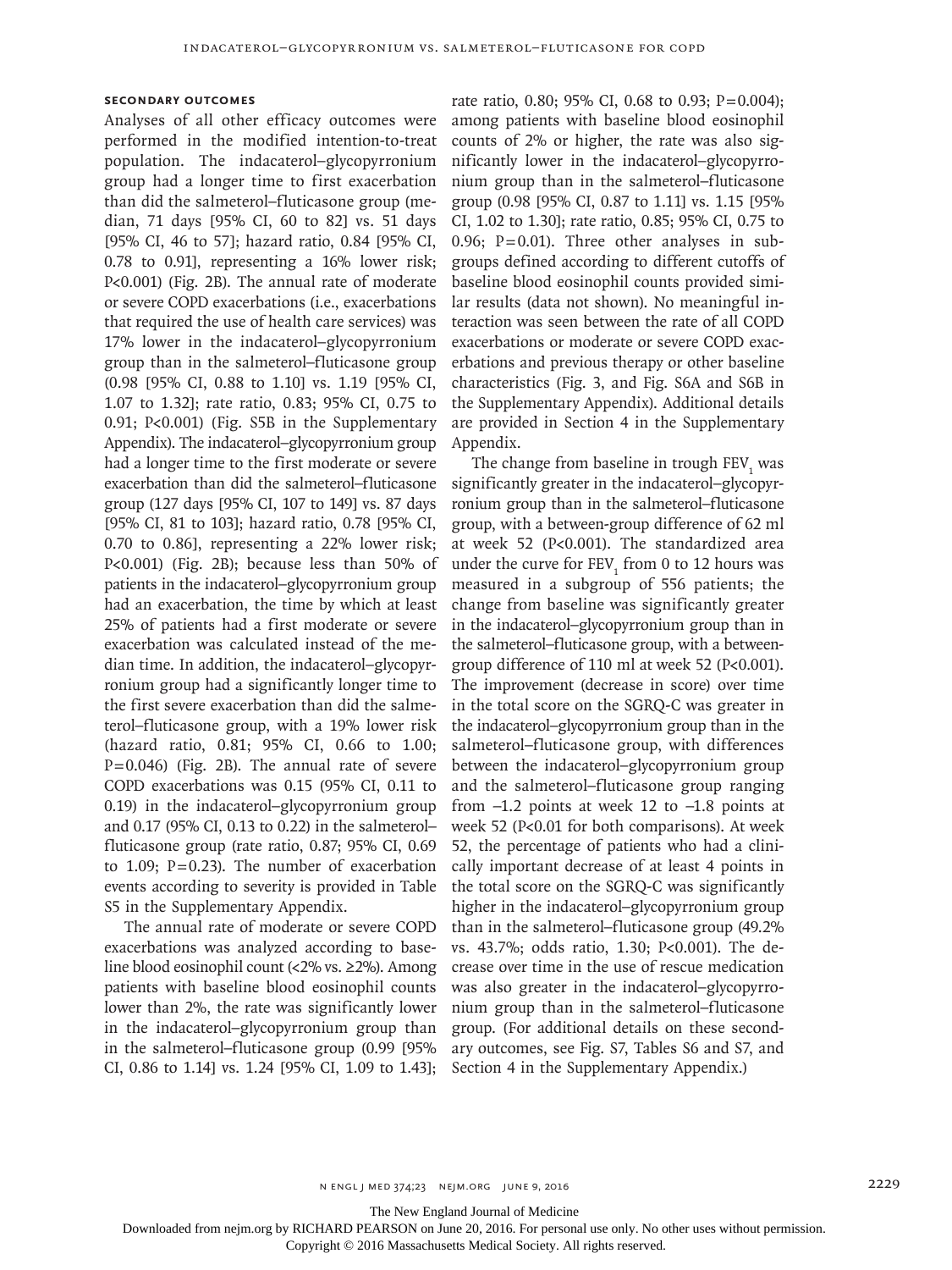#### **The NEW ENGLAND JOURNAL of MEDICINE**

|                                              | Indacaterol-<br>Glycopyrronium | Salmeterol-<br>Fluticasone |                                                                     |                                            |  |  |
|----------------------------------------------|--------------------------------|----------------------------|---------------------------------------------------------------------|--------------------------------------------|--|--|
| Subgroup                                     | Group                          | Group                      | Rate Ratio (95% CI)                                                 |                                            |  |  |
| no. of patients                              |                                |                            |                                                                     |                                            |  |  |
| Sex<br>Male                                  |                                |                            |                                                                     |                                            |  |  |
| Female                                       | 1271<br>380                    | 1238<br>418                | ⊢●⊣                                                                 | $0.88(0.81 - 0.96)$<br>$0.88(0.76 - 1.02)$ |  |  |
|                                              |                                |                            |                                                                     |                                            |  |  |
| Race<br>White                                |                                |                            |                                                                     |                                            |  |  |
| Asian                                        | 1286                           | 1283                       |                                                                     | $0.89(0.82 - 0.96)$                        |  |  |
|                                              | 301                            | 308                        |                                                                     | $0.88(0.74 - 1.05)$                        |  |  |
| Other                                        | 64                             | 65                         |                                                                     | $0.90(0.62 - 1.29)$                        |  |  |
| Smoking status at screening                  |                                |                            |                                                                     |                                            |  |  |
| Former smoker                                | 1004                           | 998                        | -0                                                                  | $0.92(0.83 - 1.01)$                        |  |  |
| Current smoker                               | 647                            | 658                        |                                                                     | $0.83$ (0.74-0.92)                         |  |  |
| Severity of airflow limitation               |                                |                            |                                                                     |                                            |  |  |
| Moderate                                     | 557                            | 557                        |                                                                     | $0.93(0.82 - 1.06)$                        |  |  |
| Severe                                       | 962                            | 975                        |                                                                     | $0.84(0.76 - 0.92)$                        |  |  |
| Very severe                                  | 132                            | 124                        |                                                                     | $0.94(0.72 - 1.22)$                        |  |  |
| Severity of COPD                             |                                |                            |                                                                     |                                            |  |  |
| Group B                                      | 398                            | 417                        |                                                                     | $0.98(0.85 - 1.14)$                        |  |  |
| Group D                                      | 1252                           | 1243                       | ⊢⊕⊣                                                                 | $0.85(0.78 - 0.92)$                        |  |  |
| COPD exacerbations during the previous year  |                                |                            |                                                                     |                                            |  |  |
| 1 Exacerbation                               | 1329                           | 1335                       |                                                                     | $0.87(0.81 - 0.95)$                        |  |  |
| $\geq$ 2 Exacerbations                       | 321                            | 320                        |                                                                     | $0.89(0.76 - 1.05)$                        |  |  |
| Inhaled glucocorticoid use at screening      |                                |                            |                                                                     |                                            |  |  |
| No use                                       | 710                            | 729                        |                                                                     | $0.88(0.79 - 0.98)$                        |  |  |
| Use                                          | 941                            | 927                        |                                                                     | $0.88$ (0.80-0.97)                         |  |  |
| LABA use at screening                        |                                |                            |                                                                     |                                            |  |  |
| No use                                       | 540                            | 542                        |                                                                     | $0.91(0.81 - 1.04)$                        |  |  |
| Use                                          | 1111                           | 1114                       | ┡●┥                                                                 | $0.86(0.79 - 0.94)$                        |  |  |
| LABA-inhaled glucocorticoid use at screening |                                |                            |                                                                     |                                            |  |  |
| No use                                       | 879                            | 889                        | ┡●⊣ा                                                                | $0.88$ (0.80-0.97)                         |  |  |
| Use                                          | 772                            | 767                        |                                                                     | $0.88(0.79 - 0.97)$                        |  |  |
| LAMA use at screening                        |                                |                            |                                                                     |                                            |  |  |
| No use                                       | 662                            | 643                        |                                                                     | $0.91(0.81 - 1.02)$                        |  |  |
| Use                                          | 989                            | 1013                       | ┡●┥                                                                 | $0.86(0.78 - 0.94)$                        |  |  |
|                                              |                                |                            |                                                                     |                                            |  |  |
| Overall                                      | 1651                           | 1656                       | HH i                                                                | $0.88(0.82 - 0.94)$                        |  |  |
|                                              |                                |                            | 0.5<br>1.5<br>1.0                                                   | 2.0                                        |  |  |
|                                              |                                |                            |                                                                     |                                            |  |  |
|                                              |                                |                            | Indacaterol-<br>Salmeterol-<br>Glycopyrronium<br><b>Fluticasone</b> |                                            |  |  |
|                                              |                                |                            | <b>Better</b><br><b>Better</b>                                      |                                            |  |  |

#### **Figure 3. Subgroup Analysis of the Rate of All Exacerbations.**

The analysis was performed in the modified intention-to-treat population. Race was self-reported. The severity of airflow limitation was determined on the basis of the 2011 Global Initiative for Chronic Obstructive Lung Disease (GOLD) staging system, in which moderate disease is indicated by a forced expiratory volume in 1 second (FEV<sub>1</sub>) of 50 to 79% of the predicted value, severe disease by an FEV<sub>1</sub> of 30 to 49% of the predicted value, and very severe disease by an FEV<sub>1</sub> of less than 30% of the predicted value. The severity of chronic obstructive pulmonary disease (COPD) was determined on the basis of the 2015 GOLD staging system, in which group A indicates low risk and low symptom burden, group B low risk and high symptom burden, group C high risk and low symptom burden, and group D high risk and high symptom burden. COPD denotes chronic obstructive pulmonary disease, LABA long-acting beta-agonist, and LAMA longacting muscarinic antagonist.

#### **Safety**

The incidence of adverse events, including seri-

ous adverse events, was similar in the two treat-mentary Appendix). The incidence of pneumonia ment groups (Table 2). A total of 24 participants was 3.2% in the indacaterol–glycopyrronium in each group (1.4%) died; the most common group and 4.8% in the salmeterol–fluticasone causes of death were respiratory and cardiovascular causes (Tables S8 and S9 in the Supple-

2230 **n ENGL J MED 374;23** NEJM.ORG JUNE 9, 2016

The New England Journal of Medicine

Downloaded from nejm.org by RICHARD PEARSON on June 20, 2016. For personal use only. No other uses without permission.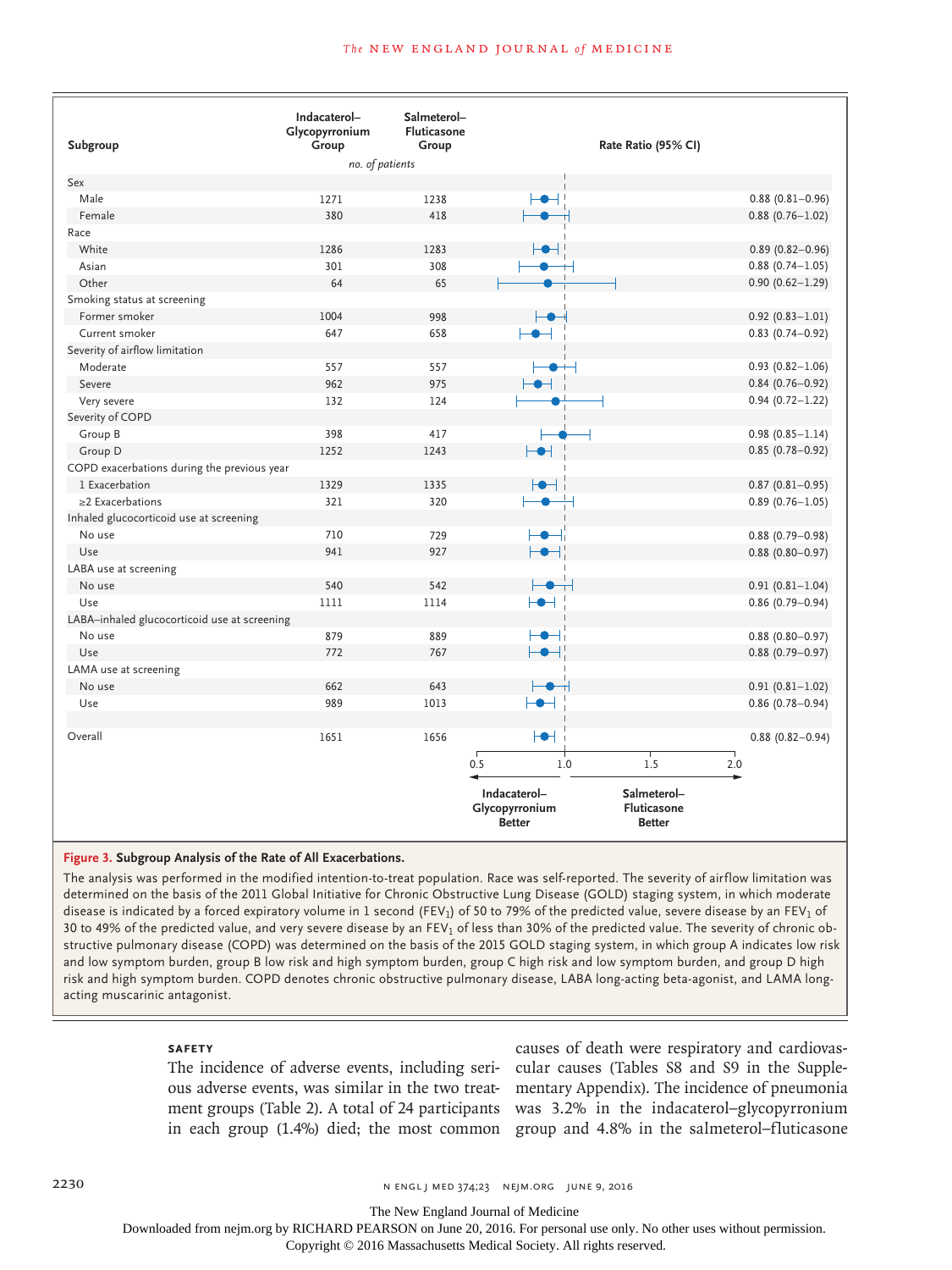| Table 2. Adverse Events and Serious Adverse Events.*                 |                                                             |                                                         |  |  |  |
|----------------------------------------------------------------------|-------------------------------------------------------------|---------------------------------------------------------|--|--|--|
| Variable                                                             | Indacaterol-<br><b>Glycopyrronium Group</b><br>$(N = 1678)$ | Salmeterol-<br><b>Fluticasone Group</b><br>$(N = 1680)$ |  |  |  |
|                                                                      | number (percent)                                            |                                                         |  |  |  |
| Patients with $\geq$ 1 adverse event                                 | 1459 (86.9)                                                 | 1498 (89.2)                                             |  |  |  |
| Adverse events that occurred in $\geq$ 3% of either treatment group† |                                                             |                                                         |  |  |  |
| Worsening of chronic obstructive pulmonary disease                   | 1299 (77.4)                                                 | 1374 (81.8)                                             |  |  |  |
| Nasopharyngitis                                                      | 197 (11.7)                                                  | 195 (11.6)                                              |  |  |  |
| Viral upper respiratory tract infection                              | 132(7.9)                                                    | 138(8.2)                                                |  |  |  |
| Bacterial upper respiratory tract infection                          | 125(7.4)                                                    | 168 (10.0)                                              |  |  |  |
| Lower respiratory tract infection                                    | 82(4.9)                                                     | 98(5.8)                                                 |  |  |  |
| Upper respiratory tract infection:                                   | 81(4.8)                                                     | 83(4.9)                                                 |  |  |  |
| Pneumonia                                                            | 53(3.2)                                                     | 80(4.8)                                                 |  |  |  |
| Cough                                                                | 50(3.0)                                                     | 51(3.0)                                                 |  |  |  |
| Dyspnea                                                              | 49 (2.9)                                                    | 51(3.0)                                                 |  |  |  |
| Influenza                                                            | 35(2.1)                                                     | 56(3.3)                                                 |  |  |  |
| Oral candidiasis                                                     | 20(1.2)                                                     | 71(4.2)                                                 |  |  |  |
| Serious adverse event                                                | 308 (18.4)                                                  | 334 (19.9)                                              |  |  |  |
| Death                                                                | 24(1.4)                                                     | 24(1.4)                                                 |  |  |  |
| Patients who discontinued because of adverse event                   | 126 (7.5)                                                   | 143 (8.5)                                               |  |  |  |
| Patients who discontinued because of serious adverse event           | 85(5.1)                                                     | 87(5.2)                                                 |  |  |  |
| Patients who discontinued because of nonserious adverse event        | 49 (2.9)                                                    | 70 (4.2)                                                |  |  |  |

\* The safety analysis included patients who received a drug during the treatment period. Patients were included in the analysis for the treatment they received; one patient who had been assigned to the salmeterol–fluticasone group had mistakenly received indacaterol–glycopyrronium.

† These events were coded according to preferred terms in the *Medical Dictionary for Regulatory Activities*, a standardized dictionary for clinical trials.

‡ This category includes upper respiratory tract infections not otherwise specified as viral or bacterial.

§ A definition of serious adverse events is provided in Section 3 in the Supplementary Appendix.

group ( $P=0.02$ ). In a subgroup of 535 patients, the median percentage change over a period of 52 weeks in the ratio of 24-hour urinary cortisol to creatinine was 5.62% in the indacaterol–glycopyrronium group and –10.39% in the salmeterol–fluticasone group (Fig. S8 in the Supplementary Appendix).

## Discussion

This clinical trial was powered for a noninferiority analysis to determine whether the combination of a LABA (indacaterol) and a LAMA (glycopyrronium) would be as effective as the combination of a LABA (salmeterol) and an inhaled glucocorticoid (fluticasone) for the prevention of COPD exacerbations. The LABA–LAMA regimen showed not only noninferiority but also, on a subsequent superiority analysis, consistent superiority to the LABA–inhaled glucocorticoid regimen for all outcomes related to exacerbations, lung function, and health status.

Clinical guidelines and strategy documents for COPD8,28 have recommended that, in patients at risk for exacerbations, first-line therapy should be either a LABA plus an inhaled glucocorticoid or a LAMA. One previous trial showed no difference between the use of a LABA–inhaled glucocorticoid regimen and the use of LAMA monotherapy with regard to exacerbation rates.<sup>15</sup> However, a recent study showed that combined bronchodilator therapy with a LABA and a LAMA had greater efficacy in the reduction of exacerbation rates than did LAMA monotherapy.19 Among patients

The New England Journal of Medicine

Downloaded from nejm.org by RICHARD PEARSON on June 20, 2016. For personal use only. No other uses without permission.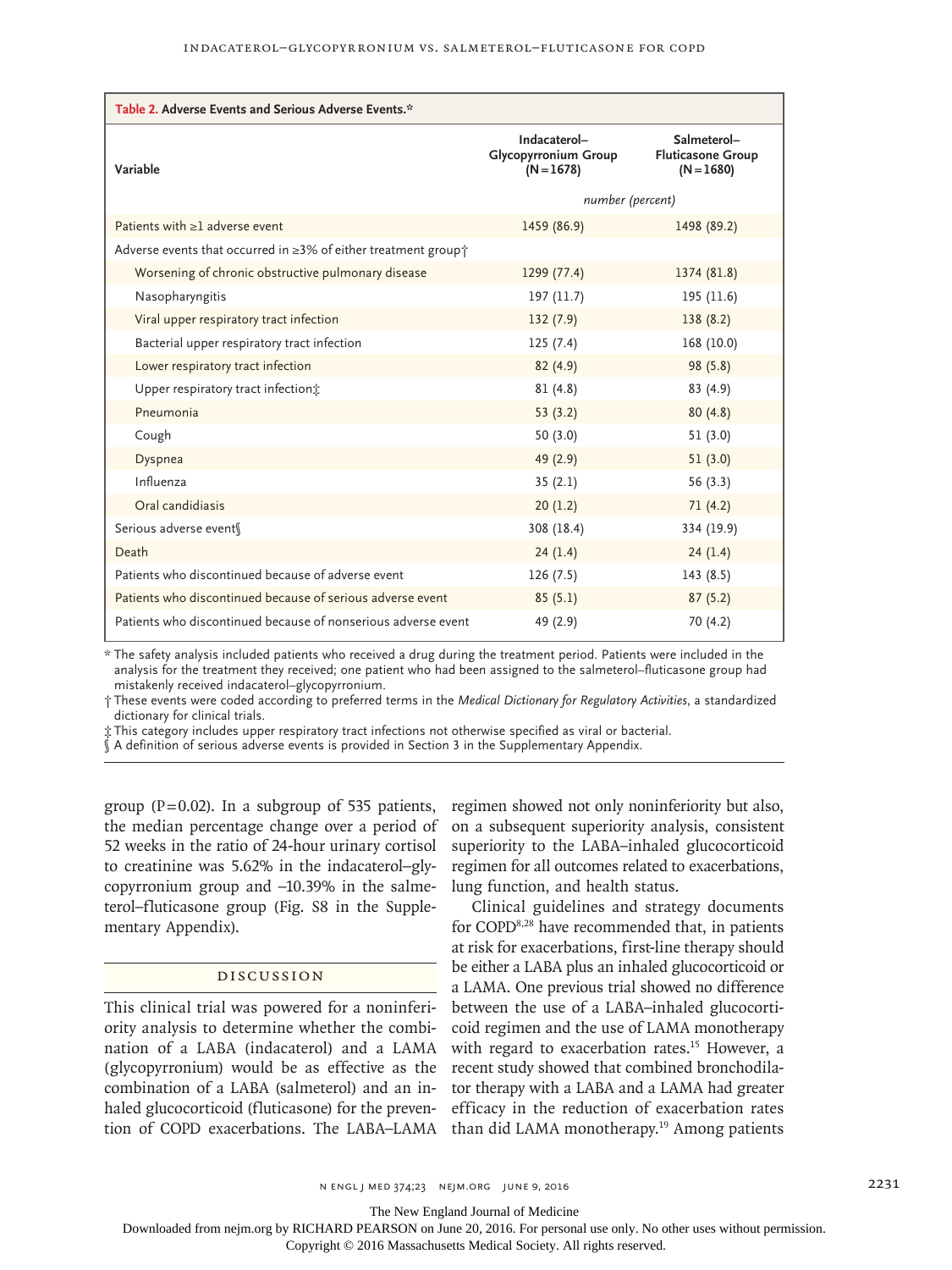who had been receiving combined treatment with a LABA, an inhaled glucocorticoid, and a LAMA, withdrawal from the inhaled glucocorticoid did not increase the exacerbation rate significantly,<sup>29</sup> a finding that further supports the hypothesis that inhaled glucocorticoids may not be essential for the prevention of COPD exacerbations in patients receiving therapy with a LABA and a LAMA.

The LABA–LAMA regimen had superior and consistent effects with regard to COPD exacerbations of all severities, including exacerbations requiring the use of health care services. Exacerbations were carefully monitored with daily symptom recordings in electronic diaries,<sup>4</sup> which allowed us to document all exacerbations, including those requiring the use of health care services. Studies have shown underreporting of exacerbation events (mild exacerbations), yet these unreported events have an effect on patients' health status.30-32 Therefore, in this trial, exacerbations of all severities were assessed for the primary outcome to reflect the importance of preventing every exacerbation. Capturing all exacerbations is a major strength of this trial, and we have found a very consistent benefit of dual bronchodilation therapy in reducing exacerbations of all severities.

Post hoc analyses of data from trials of LABA– inhaled glucocorticoid regimens for COPD have suggested that these regimens are more beneficial in reducing the rate of exacerbations among patients with elevated blood eosinophil counts (e.g., ≥2%) than among patients with lower eosinophil counts.20-22 This suggests that a higher eosinophil count may be associated with a greater response to inhaled glucocorticoids. Therefore, the FLAME trial prospectively examined the relationship between blood eosinophil counts and exacerbation outcomes. In both the subgroup of patients with blood eosinophil counts lower than 2% and the subgroup of patients with counts of 2% or higher, the rates of moderate or severe exacerbations and of all exacerbations were significantly lower in the indacaterol–glycopyrronium group than in the salmeterol–fluticasone group, a finding that suggests that the LABA– LAMA regimen is more effective in reducing the rate of exacerbations than the LABA–inhaled glucocorticoid regimen in both eosinophil subgroups.

The superiority of indacaterol–glycopyrronium with respect to lung function was expected, since a combination of two bronchodilators improves lung function to a greater degree than does a combination of a LABA and an inhaled glucocorticoid.33-35 Further evidence of a benefit with respect to symptoms was seen with the greater decrease in the use of rescue medication and the greater improvement in health status (decrease in SGRQ-C score) in the indacaterol–glycopyrronium group than in the salmeterol–fluticasone group.

A potential limitation of the study is that some patients who were treated with a LABA–inhaled glucocorticoid regimen before enrollment and were then assigned to the indacaterol–glycopyrronium group may have had withdrawal effects from the long-term use of their previous regimen, which could have resulted in an increase in exacerbations. There was no evidence that patients who had been receiving inhaled glucocorticoids before the trial withdrew from the trial during the run-in period at higher rates than did patients who had not been receiving inhaled glucocorticoids, and exacerbation rates during the run-in period were low. In addition, analyses of exacerbation rates according to previous therapy showed no meaningful interaction between the treatment and the type of maintenance therapy the patient had previously received.

It may also be argued that our trial design favored LABA–LAMA therapy over LABA–inhaled glucocorticoid therapy because the LABA–LAMA regimen was administered once daily, whereas the LABA–inhaled glucocorticoid regimen was administered twice daily. However, there is evidence that once-daily administration of a LABA– inhaled glucocorticoid regimen is no more effective than twice-daily administration with respect to lung function.36 The once-daily dose of indacaterol–glycopyrronium is approved worldwide, except in the United States, where a lower, twicedaily dose of indacaterol–glycopyrronium is approved. Trials have shown that the twice-daily regimen has effects on lung function that are similar to those observed with a once-daily dosing regimen, but no direct comparison has been performed.37,38

Our trial used electronic diaries to flag exacerbations, and thus higher rates of all exacerbations were reported in this trial than in most trials assessing exacerbations, although this difference is unlikely to bias treatment comparisons. Because mild exacerbations were the most common events seen in this trial, it is possible

The New England Journal of Medicine

Downloaded from nejm.org by RICHARD PEARSON on June 20, 2016. For personal use only. No other uses without permission.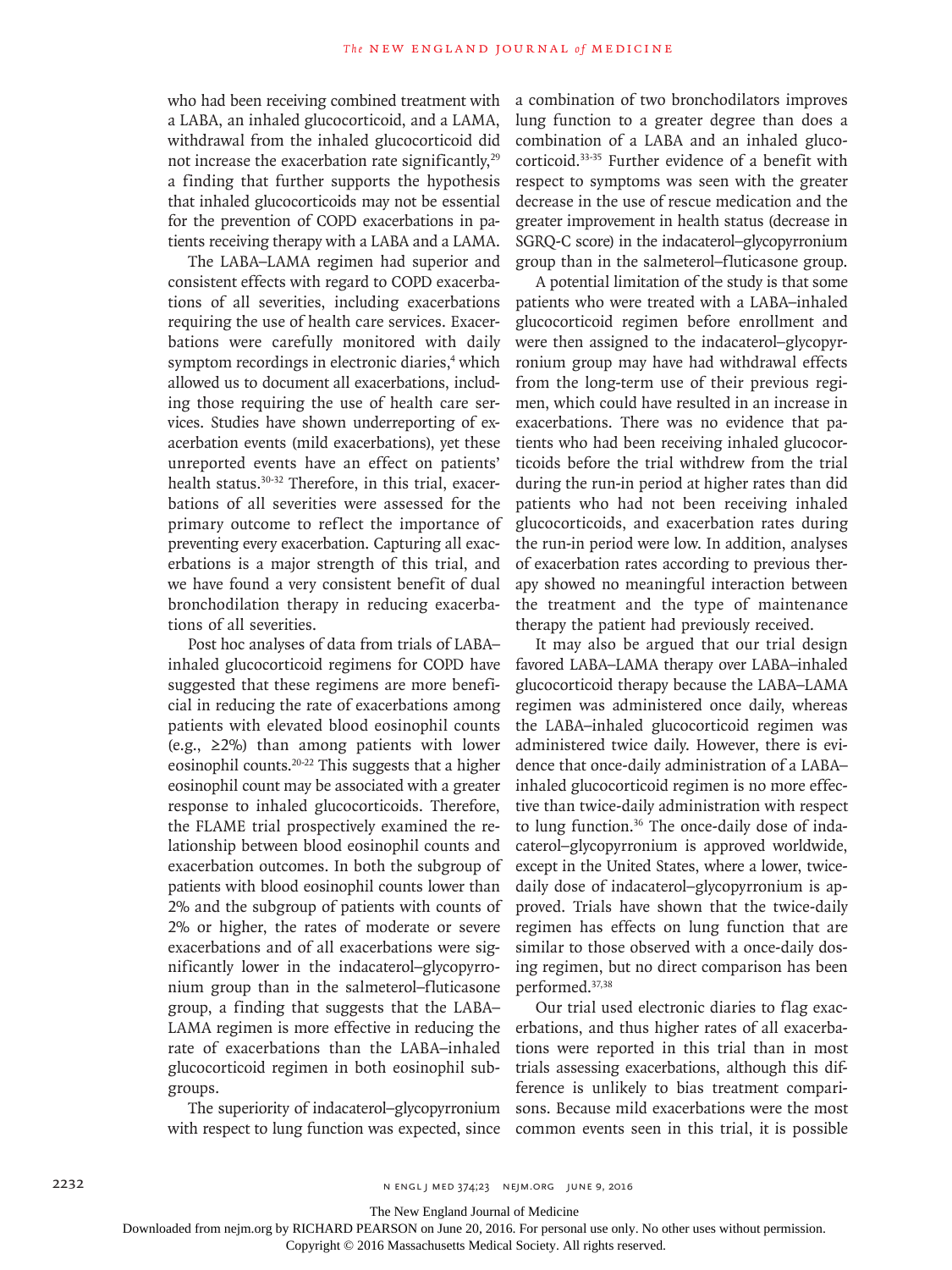that inclusion of such events could have made it more likely for us to conclude noninferiority, assuming a lack of difference between treatments with respect to the mild exacerbations; however, the fact that the rates of mild exacerbations and of moderate and severe exacerbations combined were lower in the indacaterol–glycopyrronium group than in the salmeterol–fluticasone group is reassuring.

The consistent exacerbation outcomes have major implications for COPD management, especially among patients with a history of exacerbation. Confirmation of these findings with the use of other combinations of long-acting bronchodilators would provide additional evidence to support the first-line use of a LABA–LAMA regimen in this patient population. However, we cannot exclude the possibility that some patients may benefit from the addition of inhaled glucocorticoids.

In conclusion, we found that among patients with COPD who had a history of exacerbation during the previous year, indacaterol–glycopyrronium was consistently more effective than salmeterol–fluticasone in preventing exacerbations and was associated with no detectable increase in adverse events.

Supported by Novartis.

Disclosure forms provided by the authors are available with the full text of this article at NEJM.org.

We thank the patients who participated in the trial; Norbert Ahlers, Michael Larbig, Petter Olsson, and Angel FowlerTaylor from Novartis for their assistance with the trial; the staff at eResearch Technology (Estenfeld, Germany) for their assistance with the electronic diary for monitoring exacerbations and with centralized spirometry; Elizabeth Andrew, a professional medical writer at CircleScience (an Ashfield company, part of UDG Healthcare, Tytherington, United Kingdom), funded by Novartis (Basel, Switzerland), for editorial and technical support in the preparation of the manuscript; and the members of the independent adjudication committee at Brigham and Women's Hospital (Boston) for their assessment of the blinded safety data.

#### **References**

**1.** Vestbo J, Edwards LD, Scanlon PD, et al. Changes in forced expiratory volume in 1 second over time in COPD. N Engl J Med 2011;365:1184-92.

**2.** Donaldson GC, Law M, Kowlessar B, et al. Impact of prolonged exacerbation recovery in chronic obstructive pulmonary disease. Am J Respir Crit Care Med 2015;192:943-50.

**3.** Donaldson GC, Seemungal TA, Bhowmik A, Wedzicha JA. Relationship between exacerbation frequency and lung function decline in chronic obstructive pulmonary disease. Thorax 2002;57:847- 52.

**4.** Seemungal TA, Donaldson GC, Paul EA, Bestall JC, Jeffries DJ, Wedzicha JA. Effect of exacerbation on quality of life in patients with chronic obstructive pulmonary disease. Am J Respir Crit Care Med 1998;157:1418-22.

**5.** Müllerova H, Maselli DJ, Locantore N, et al. Hospitalized exacerbations of COPD: risk factors and outcomes in the ECLIPSE cohort. Chest 2015;147:999-1007.

**6.** Soler-Cataluña JJ, Martínez-García MA, Román Sánchez P, Salcedo E, Navarro M, Ochando R. Severe acute exacerbations and mortality in patients with chronic obstructive pulmonary disease. Thorax 2005; 60:925-31.

**7.** Toy EL, Gallagher KF, Stanley EL, Swensen AR, Duh MS. The economic impact of exacerbations of chronic obstructive pulmonary disease and exacerbation definition: a review. COPD 2010;7:214-28. **8.** Global Initiative for Chronic Obstructive Lung Disease (GOLD). Global strategy for the diagnosis, management, and prevention of chronic obstructive pulmonary disease. December 2015, updated 2016 (http://goldcopd.org).

**9.** Tashkin DP, Celli B, Senn S, et al. A 4-year trial of tiotropium in chronic obstructive pulmonary disease. N Engl J Med 2008;359:1543-54.

**10.** Kerwin E, Hébert J, Gallagher N, et al. Efficacy and safety of NVA237 versus placebo and tiotropium in patients with COPD: the GLOW2 study. Eur Respir J 2012;40:1106-14.

**11.** Calverley PM, Anderson JA, Celli B, et al. Salmeterol and fluticasone propionate and survival in chronic obstructive pulmonary disease. N Engl J Med 2007;356: 775-89.

**12.** Wedzicha JA, Buhl R, Lawrence D, Young D. Monotherapy with indacaterol once daily reduces the rate of exacerbations in patients with moderate-tosevere COPD: post-hoc pooled analysis of 6 months data from three large phase III trials. Respir Med 2015;109:105-11.

**13.** Szafranski W, Cukier A, Ramirez A, et al. Efficacy and safety of budesonide/ formoterol in the management of chronic obstructive pulmonary disease. Eur Respir J 2003;21:74-81.

**14.** Calverley PM, Boonsawat W, Cseke Z, Zhong N, Peterson S, Olsson H. Maintenance therapy with budesonide and formoterol in chronic obstructive pulmonary disease. Eur Respir J 2003;22:912-9.

**15.** Wedzicha JA, Calverley PM, Seemungal TA, Hagan G, Ansari Z, Stockley RA. The prevention of chronic obstructive pulmonary disease exacerbations by salmeterol/fluticasone propionate or tiotropium bromide. Am J Respir Crit Care Med 2008;177:19-26.

**16.** Crim C, Calverley PM, Anderson JA, et al. Pneumonia risk in COPD patients receiving inhaled corticosteroids alone or in combination: TORCH study results. Eur Respir J 2009;34:641-7.

**17.** Calverley PM, Stockley RA, Seemungal TA, et al. Reported pneumonia in patients with COPD: findings from the INSPIRE study. Chest 2011;139:505-12.

**18.** Price D, Yawn B, Brusselle G, Rossi A. Risk-to-benefit ratio of inhaled corticosteroids in patients with COPD. Prim Care Respir J 2013;22:92-100.

**19.** Wedzicha JA, Decramer M, Ficker JH, et al. Analysis of chronic obstructive pulmonary disease exacerbations with the dual bronchodilator QVA149 compared with glycopyrronium and tiotropium (SPARK): a randomised, doubleblind, parallel-group study. Lancet Respir Med 2013;1:199-209.

**20.** Pascoe S, Locantore N, Dransfield MT, Barnes NC, Pavord ID. Blood eosinophil counts, exacerbations, and response to the addition of inhaled fluticasone furoate to vilanterol in patients with chronic obstructive pulmonary disease: a secondary analysis of data from two parallel randomised controlled trials. Lancet Respir Med 2015;3:435-42.

**21.** Siddiqui SH, Guasconi A, Vestbo J, et al. Blood eosinophils: a biomarker of response to extrafine beclomethasone/formoterol in chronic obstructive pulmonary disease. Am J Respir Crit Care Med 2015;192:523-5. **22.** Pavord ID, Lettis S, Locantore N, et al. Blood eosinophils and inhaled corticosteroid/long-acting β-2 agonist efficacy in COPD. Thorax 2016;71:118-25.

**23.** de Torres JP, Pinto-Plata V, Ingenito E,

The New England Journal of Medicine

Downloaded from nejm.org by RICHARD PEARSON on June 20, 2016. For personal use only. No other uses without permission.